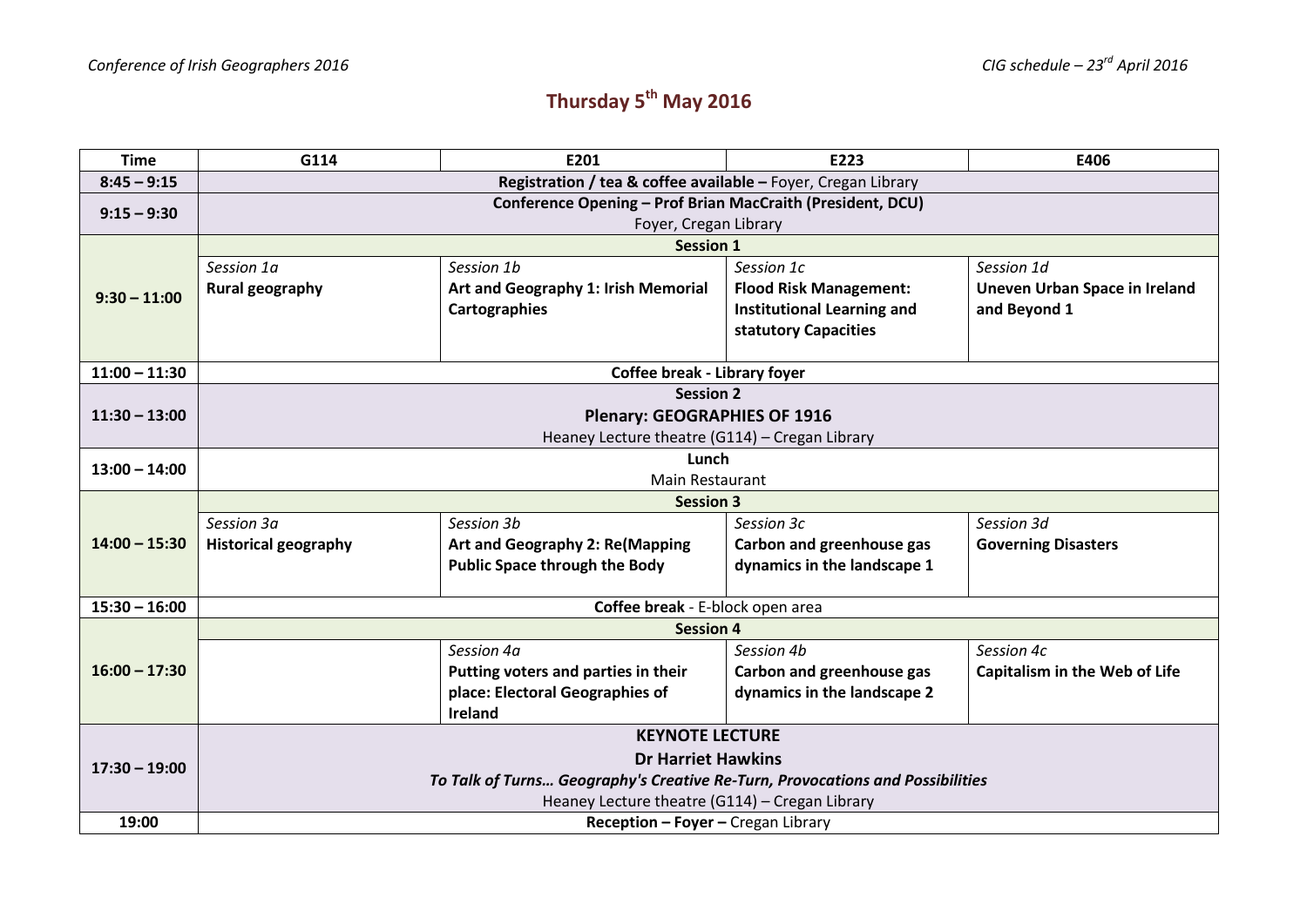## **Friday 6th May 2016**

| <b>Time</b>     | G114                                            | E201                              | E223                               | E214                              |  |  |
|-----------------|-------------------------------------------------|-----------------------------------|------------------------------------|-----------------------------------|--|--|
|                 | <b>Session 5</b>                                |                                   |                                    |                                   |  |  |
| $9:30 - 11:00$  |                                                 | Session 5a                        | Session 5b                         | Session 5c                        |  |  |
|                 |                                                 | <b>Past climates</b>              | Carbon and greenhouse gas          | <b>Social Geographies 1</b>       |  |  |
|                 |                                                 |                                   | dynamics in the landscape 3        |                                   |  |  |
|                 |                                                 |                                   |                                    |                                   |  |  |
| $11:00 - 11:30$ | <b>Coffee break</b>                             |                                   |                                    |                                   |  |  |
|                 | E-block open area                               |                                   |                                    |                                   |  |  |
| $11:30 - 13:00$ | <b>Session 6</b>                                |                                   |                                    |                                   |  |  |
|                 |                                                 | Session 6a                        | Session 6b                         | Session 6c                        |  |  |
|                 |                                                 | Art and Geography 3: Deep Mapping | <b>Past and Present Records of</b> | <b>Financialisation: critical</b> |  |  |
|                 |                                                 |                                   | <b>Geomorphic Change</b>           | perspectives and explorations     |  |  |
|                 |                                                 |                                   |                                    |                                   |  |  |
| $13:00 - 14:00$ | Lunch                                           |                                   |                                    |                                   |  |  |
|                 | <b>Main Restaurant</b>                          |                                   |                                    |                                   |  |  |
|                 | <b>Session 7</b>                                |                                   |                                    |                                   |  |  |
| $14:00 - 15:30$ |                                                 | Session 7a                        | Session 7b                         | Session 7c                        |  |  |
|                 |                                                 | <b>International Geopolitics</b>  | <b>Geography and Education</b>     | <b>Postgrad/Postdoc Research</b>  |  |  |
|                 |                                                 |                                   |                                    | Information                       |  |  |
| $15:30 - 16:00$ | <b>Coffee break</b>                             |                                   |                                    |                                   |  |  |
|                 | E-block open area                               |                                   |                                    |                                   |  |  |
|                 | <b>KEYNOTE LECTURE</b>                          |                                   |                                    |                                   |  |  |
| $16:00 - 17:30$ | <b>Prof Nigel Roulet</b>                        |                                   |                                    |                                   |  |  |
|                 | Peatlands, carbon and climate change            |                                   |                                    |                                   |  |  |
|                 | Heaney Lecture theatre (G114) - Cregan Library  |                                   |                                    |                                   |  |  |
| 18:30           | <b>Conference dinner and GSI award ceremony</b> |                                   |                                    |                                   |  |  |
|                 | <b>All Hallows College</b>                      |                                   |                                    |                                   |  |  |